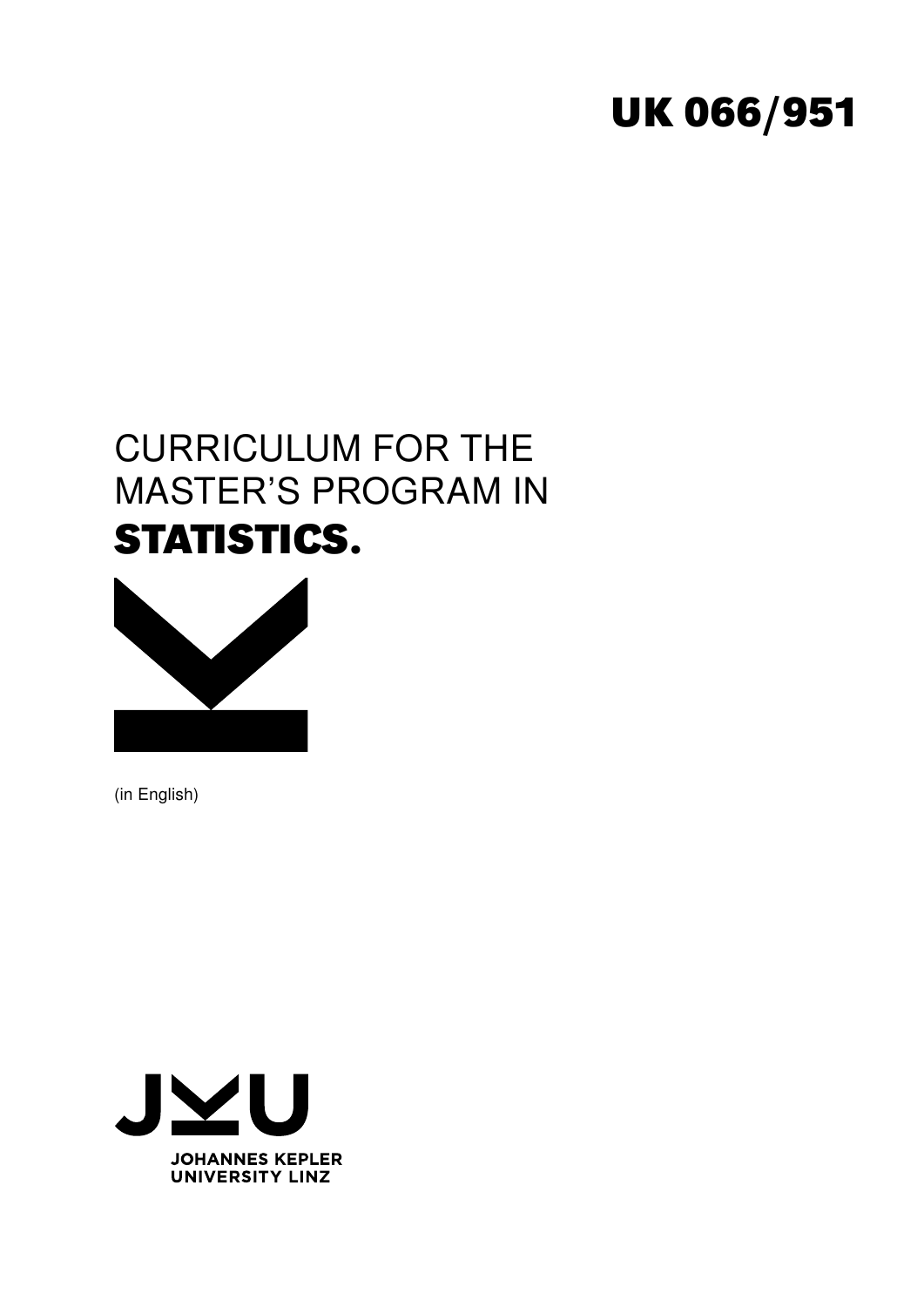# **Contents**

| $\overline{4}$ |  |
|----------------|--|
| $\overline{4}$ |  |
|                |  |
| - 5            |  |
| - 6            |  |
| - 6            |  |
| - 6            |  |
|                |  |
| $\overline{7}$ |  |
|                |  |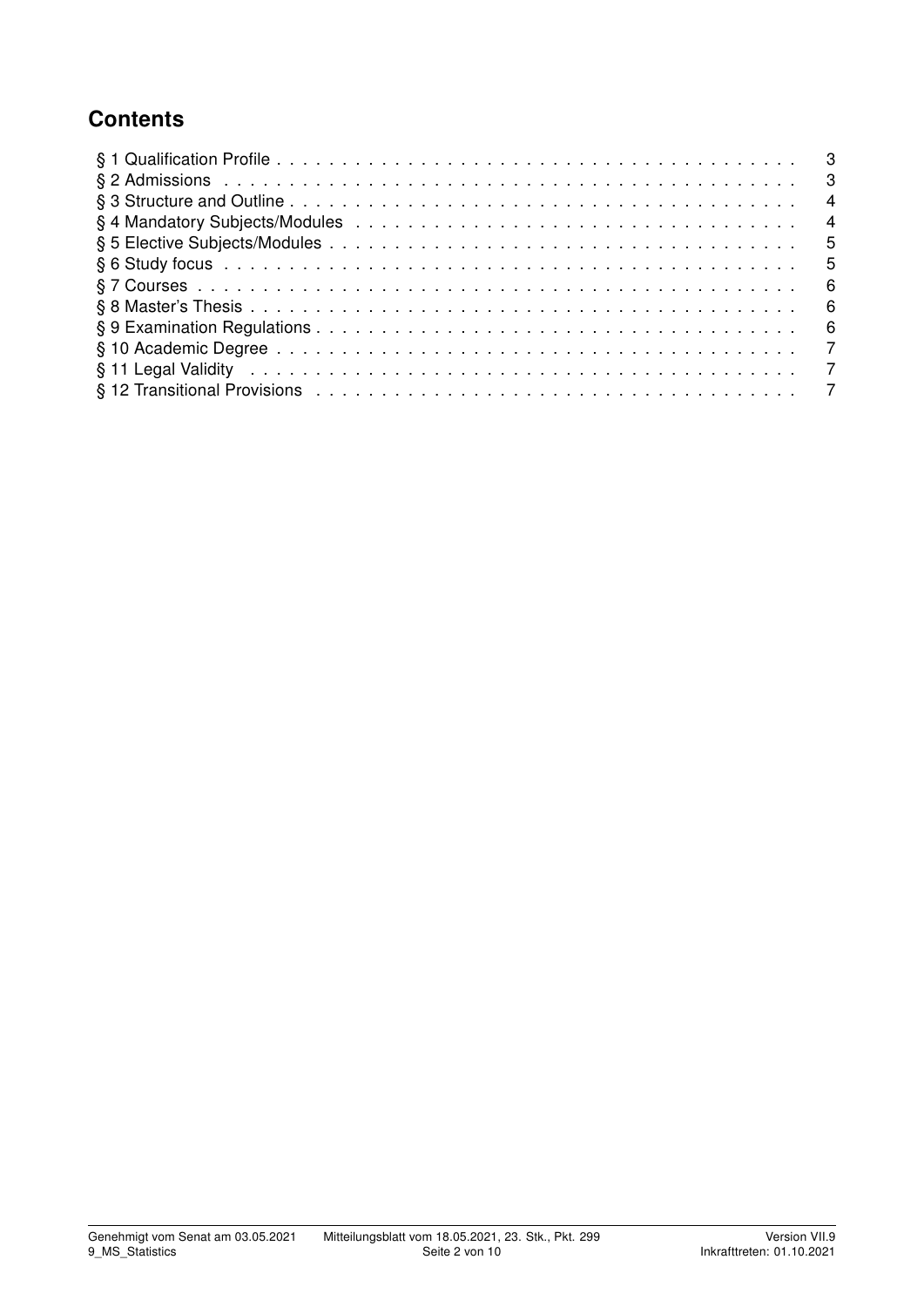# § 1 Qualification Profile

(1) The Master's program "Statistics" at the Faculty of Social Sciences, Economics and Business (SOWI) of the Johannes Kepler University Linz (JKU) provides advanced scientific education in statistics and data analysis and is based on a profound education in Statistics in a preceding Bachelor's program.

(2) A graduate from the Master's program "Statistics" is able to manage, visualise and analyse data in complex applications. Due to a profound knowledge of the theoretical foundations, she/he can develop new statistical methods and apply these methods to practical problems. Finally a graduate from the Master's program "Statistics" is well prepared to do a PhD in Statistics.

(3) A major focus in the Master's program is inter-disciplinarity, which is supported by courses in applied statistics and free electives. Graduates from the Master's program "Statistics" are able to collaborate with experts from other fields where statistical methods are applied, e.g., social sciences and economics, life sciences and ecology.

(4) Successful completion of the Master's program qualifies for a wide range of professional activity in all areas, where complex data analysis is required, e.g., in

- academic or non-academic research institutions,
- statistics agencies,
- medical research institutions and pharmaceutical industry,
- banks, insurance and business companies,
- manufacturing industry (quality control, reliability analysis),
- market and public opinion research companies.

(5) Masters in Statistics who have completed the study focus Data Science are particularly qualified to work as Data Scientists in business companies and other institutions.

(6) Masters in Statistics who have completed the study focus Official Statistics are particularly qualified for professional activities in statistics agencies.

#### § 2 Admissions

(1) In accordance with § 54 (1) UG, the Master's program "Statistics" belongs to the category of degree programs in social and economic sciences.

(2) The Master's program "Statistics" is based on the Bachelor's program in Statistics and Data Science (UK033/551) at JKU. Graduates of this Bachelor's program are admitted to the Master's program "Statistics" without any restrictions.

(3) Graduates of different programs at other Universities, Universities of Applied Sciences, and other recognized national or international post-secondary educational institutions can be admitted to the Master's program "Statistics" if their degree programs are equivalent to the Bachelor's program in Statistics and Data Science at JKU.

(4) Graduates of programs that are not equivalent according to (3) can be granted admission on the condition to complete additional courses with up to 40 ECTS points during their Master's study.

(5) The Master's program "Statistics" is taught in English.

(6) Graduates of a Diploma program with a longer duration than a Bachelor's program can obtain recognition for examinations of the Master's program (see § 78 UG) to the extent of which the Diploma program (excluding the diploma thesis) exceeds the Bachelor's program.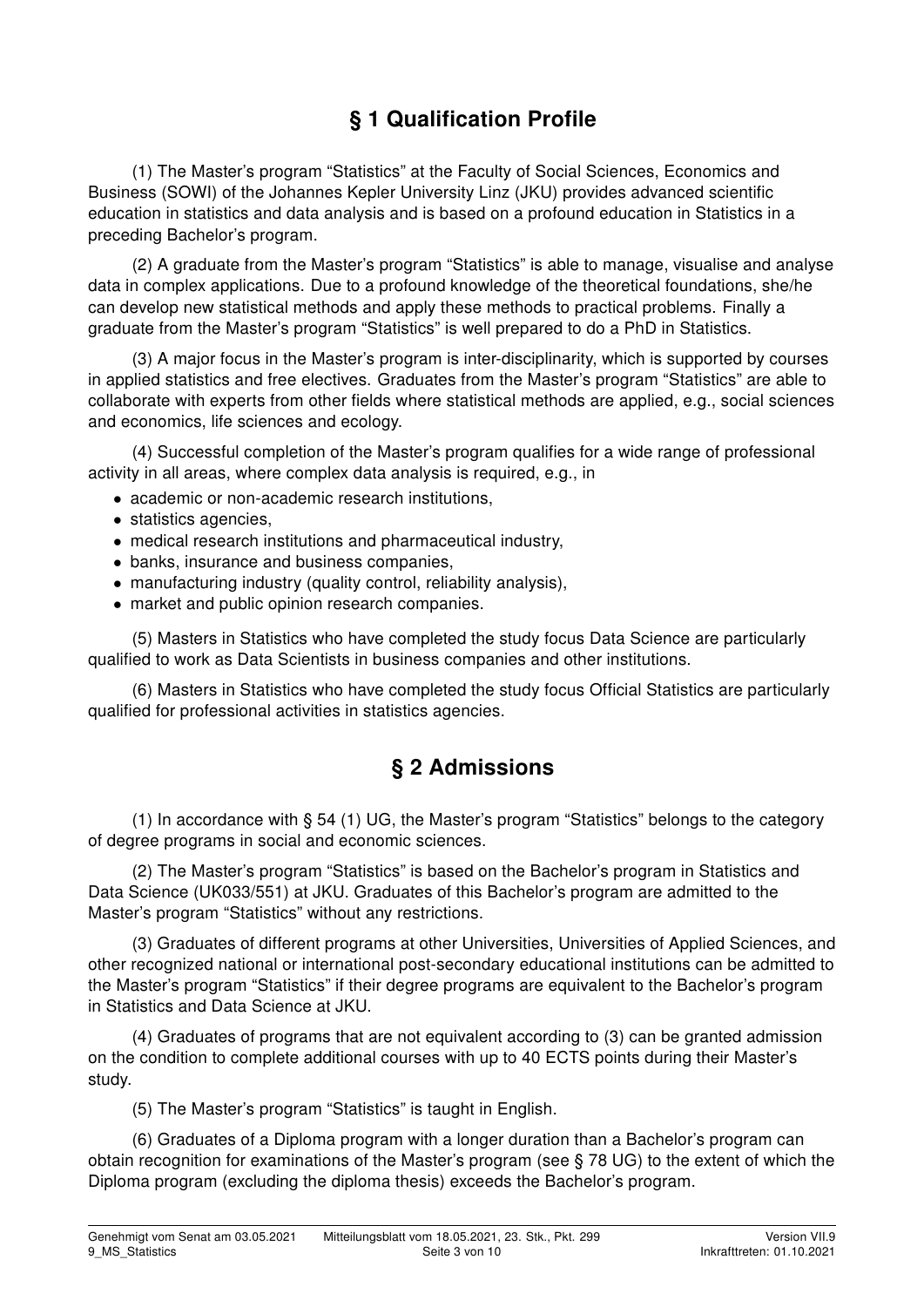# § 3 Structure and Outline

(1) The Master's program "Statistics" covers 4 semesters and consists of 120 ECTS points, which are distributed among the following subjects:

| <b>Subjects</b>                           | <b>ECTS</b> |
|-------------------------------------------|-------------|
| <b>Mandatory Subjects</b>                 | 61          |
| <b>Elective Subjects</b>                  | 18          |
| Master's Thesis (incl. Master's Seminars) | 24          |
| <b>Master's Examination</b>               | 3           |
| <b>Free Electives</b>                     | 14          |
| <b>Total</b>                              | 120         |

(2) For Free Electives students have to pass examinations corresponding to 14 ECTS points, which can be chosen from any recognized national or international post-secondary educational institution. The Free Electives shall provide additional skills beyond Statistics and can be taken anytime during the Master's study.

(3) The recommended study plan is listed in Annex 1. This recommendation is based on a full-time program. The study plan is also suitable for students who hold jobs or family care responsibilities (=in part-time), assuming in terms of time, a certain flexible work load or care responsibilities can be arranged. Some of the courses are held at special times such as off-peak hours. In the part-time program fewer courses are taken than are listed in the recommended study plan for the full-time degree program. This results in a longer duration to complete the program. Annex 2 contains a recommended study plan for part-time students amounting to approximately 2/3 of a full-time course load and a duration of approximately 3 years. Annex 3 contains a recommendation for a "part-time plan of studies" with a doubled duration of the studies.

#### § 4 Mandatory Subjects/Modules

(1) The following mandatory subjects have to be completed successfully:

| Code      | <b>Name</b>                     | <b>ECTS</b> |
|-----------|---------------------------------|-------------|
| 951MATS14 | <b>Mathematical Statistics</b>  | 24          |
| 951DAAN17 | <b>Data Analysis</b>            | $10-1$      |
|           | 951STME14   Statistical Methods | 24          |
| 951SOSK17 | <b>Soft Skills</b>              | 3           |

(2) The subject Statistical Methods is divided into the following subjects:

| Code | <b>Name</b>                       | <b>ECTS</b> |
|------|-----------------------------------|-------------|
|      | 951STCO14   Statistical Concepts  |             |
|      | 951STMO14   Statistical Modelling |             |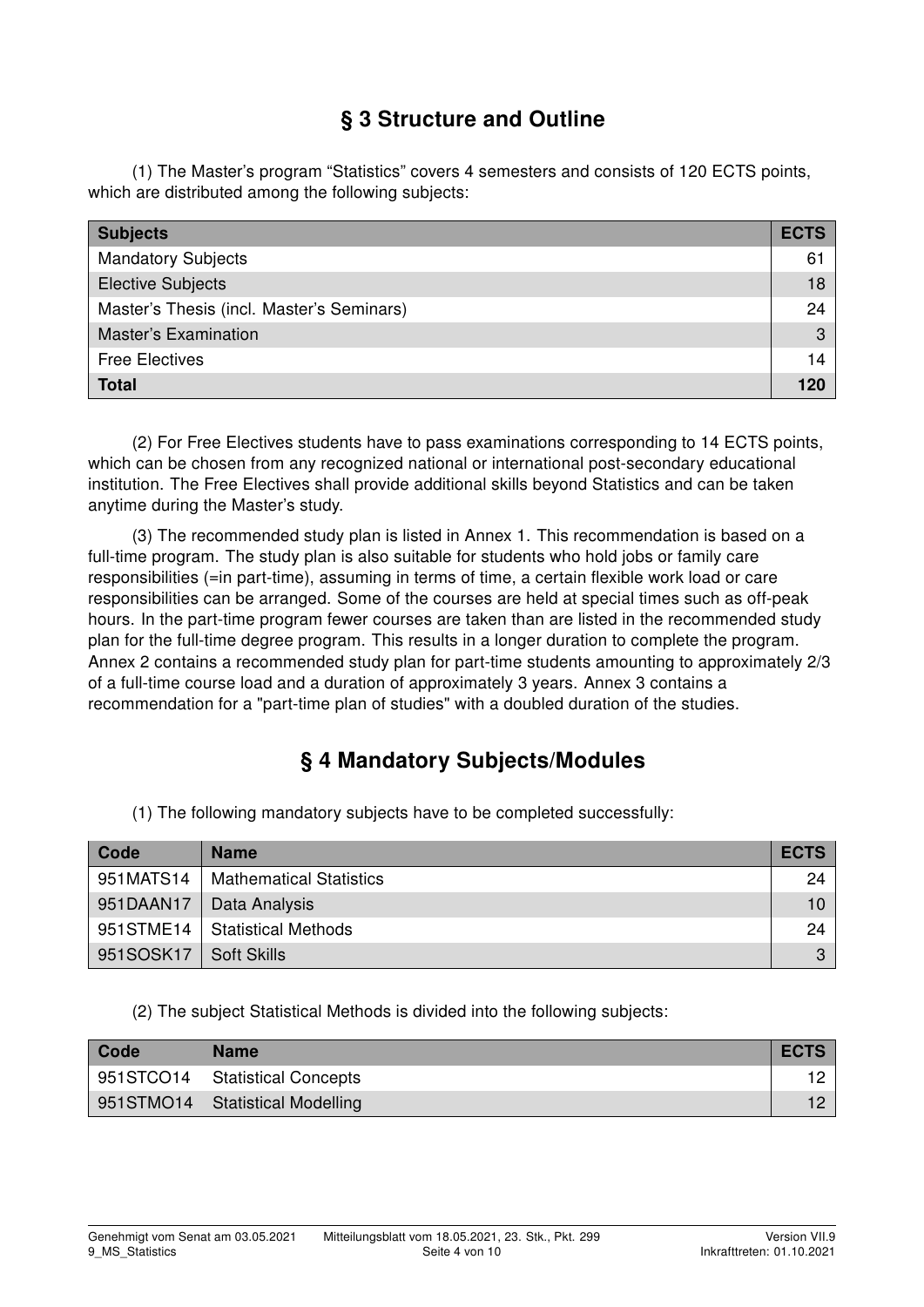(3) If mandatory subject courses with fixed content have already been taken in the Bachelor's program, additional Free Elective courses with equivalent ECTS points have to be taken during the Master's study.

#### § 5 Elective Subjects/Modules

(1) Students have to complete a total of 18 ECTS in the following elective subjects successfully:

| Code      | <b>Name</b>                         | <b>ECTS</b> |
|-----------|-------------------------------------|-------------|
| 951SMDS17 | Statistical Methods in Data Science | 0/6         |
| 951DAEN17 | Data Engineering                    | 0/6/12      |
| 951APST17 | <b>Applied Statistics</b>           | 0/6/12/18   |

If no study focus is chosen students have to complete at least 6 ECTS in the subject Applied Statistics.

(2) In the subject Data Engineering students can only choose courses which they did not complete as part of the Bachelor's program which qualified them for this Master's program.

## § 6 Study focus

The Master's program "Statistics" offers two areas of study focus: Data Science and Official Statistics, but students are free to complete the Master's program "Statistics" without a particular focus.

If subjects according to a study focus are chosen and the topic of the Master's Thesis is related to the study focus (see § 8) the Master's program is completed with the corresponding study focus and the study focus is mentioned in the certificate.

(1) The study focus "Data Science" provides students with competences in computer science and business intelligence. Data Science is an interdisciplinary field about processes and systems to extract knowledge or insights from data in various forms, either structured or unstructured. It employs techniques and theories drawn from other fields, i.e., the broad areas of mathematics, information science and computer science, and aims at extracting information from data to improve decision making or gain more thorough and deeper insights.

To complete the study focus Data Science students have to complete the subject Statistical Methods in Data Science and 12 ECTS in the subject Data Engineering.

(2) The study focus "Official Statistics" provides students with an additional advanced training in the specific themes of official statistics, e.g., the organisation and role of the National Statistical Institutes and other official data producers and their legal bases, the different kinds of data sources (censuses, sample surveys, administrative sources) and the methodological and confidentiality issues in official statistics. The completion of this study focus qualifies students to additionally receive the certificate EMOS (European Master in Official Statistics).

To complete the study focus Official Statistics students have to complete 12 ECTS in the subject Applied Statistics, 6 ECTS in the subject Statistical Methods in Data Science and to conduct a project in the area of Official Statistics preferably within an internship at a statistical authority (such as Statistics Austria, the statistical office of the federal state of Upper Austria, the economic chamber, the UNIDO, or the Austrian National Bank) in the subject Applied Statistics.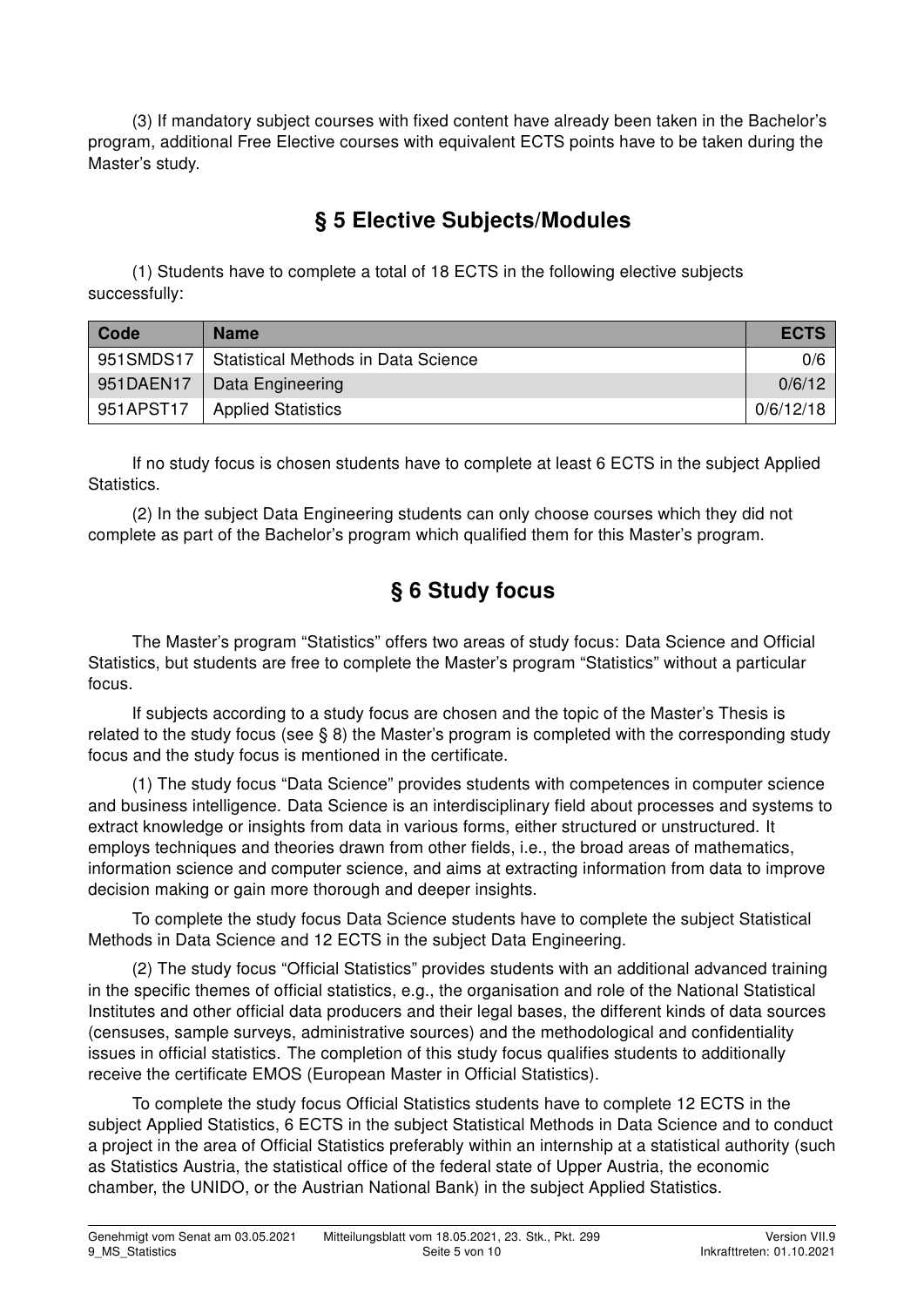## § 7 Courses

(1) The names and the types of all courses of the mandatory subjects, as well as their ECTS points, their duration in hours per week, their codes, their registration requirements, and their admission procedures (in case of limited availability of places) are described in the study handbook of JKU (studienhandbuch.jku.at).

(2) The possible types of courses as well as the examination regulations are described in §§ 13 and 14 of the JKU statute (Section "Studienrecht").

#### § 8 Master's Thesis

(1) Students of the Master's program "Statistics" must complete a Master's Thesis according to § 81 UG and § 36 of the JKU statute (Section "Studienrecht").

(2) The Master's Thesis is a written paper corresponding to an effort of 20 ECTS points.

(3) The Master's Thesis serves as a proof that the graduate is able to perform scientific work systematically and independently. The topic of the thesis must be taken from one of the mandatory or elective subjects according to §§ 4 and 5 with the exception of Soft Skills and must permit completion within a period of 6 months. To complete the Master's program with a study focus the topic of the Master's Thesis has to be related to the study focus.

(4) The Curricular Committee for Statistics may specify guidelines for the formal structure of a Master's Thesis.

(5) In addition to the Master's Thesis, students must pass two Master's Seminars with 2 ECTS points each.

#### § 9 Examination Regulations

(1) The regulations for subject examinations and course examinations are described in the study handbook of JKU.

(2) The Master's program "Statistics" is concluded by a Master's examination.

(3) The Master's examination consists of two parts: The first part is the successful completion of the mandatory and elective subjects according to §§ 4 and 5.

(4) The second part of the Master's examination is an oral exam (3 ECTS points) conducted by two examiners. Prior to being admitted to the Master's examination, students must complete the first part of the Master's examination, the Master's Thesis, the Master's Seminars, and the Free **Electives** 

(5) The oral exam covers the subject from which the topic of the Master's Thesis was selected and another mandatory or elective subject according to §§ 4 and 5 with the exception of Soft Skills.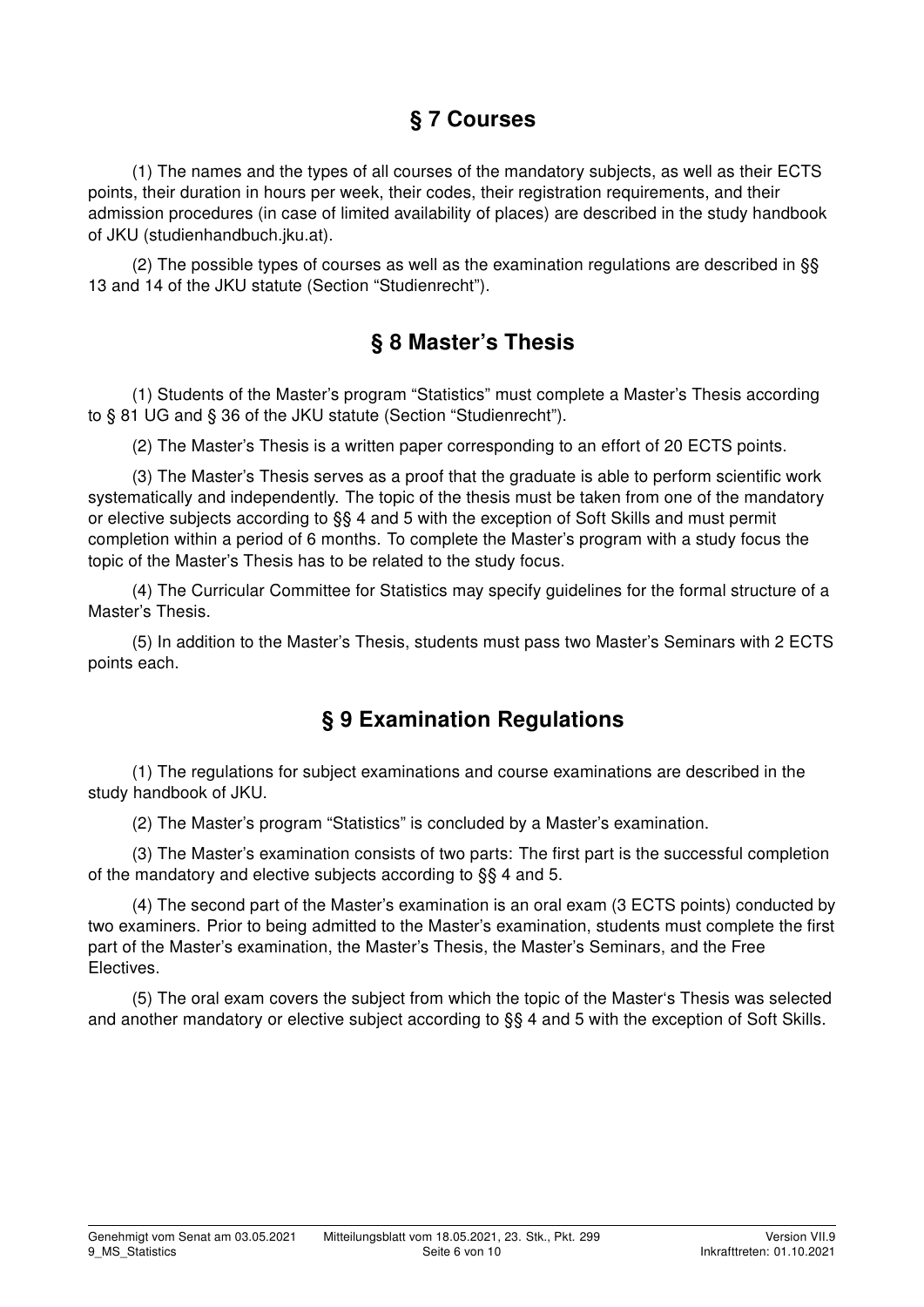#### § 10 Academic Degree

(1) Graduates of the Master's program "Statistics" are awarded the academic degree "Master of Science", abbreviated "MSc" or "MSc (JKU)".

(2) The certificate about the academic degree is issued in German and in English translation.

# § 11 Legal Validity

(1) This curriculum comes into effect on October 1st, 2017.

(2) The curriculum of the Master's Program "Statistics" in the version published in the official newsletter of Johannes Kepler University Linz on June 25th, 2014, 25th piece, item 209 expires with the exception of the transitional provisions (§ 10) by the end of September 30th, 2017.

(3) § 10 para. 1 as published in the official newsletter of the Johannes Kepler University Linz on June 22nd, 2018, 26th piece, item 295 will take effect on October 1st, 2018.

(4)  $\&$  2 para. 2 and 5, the first sentence of  $\&$  6 and  $\&$  7 para. 1 as published in the official newsletter of the Johannes Kepler University Linz on June 24th, 2019, 33rd piece, item 476 will take effect on October 1st, 2019.

(5) § 1 para. 2, 3 and 4, § 2 para. 2 and 3, § 3 para. 1 and 2, § 4 para. 1 and 3, § 5, § 6 para. 2 and 3, § 12 para. 4 and 5 and annex 1 as published in the official newsletter of the Johannes Kepler University Linz on June 30th, 2020, 30th piece, item 354 will take effect on October 1st, 2020.

(6) § 3 para. 3 and annex 2 and 3 as published in the official newsletter of the Johannes Kepler University Linz on May 18th, 2021, 23rd piece, item 299 will take effect on October 1st, 2021.

# § 12 Transitional Provisions

(1) For students who did examinations within the Master's program 2014, the equivalences given in the JKU study handbook are effective.

(2) Students who have completed courses with at least 40 ECTS within the Master's program 2014, have the right to complete 6 ECTS in Free Electives instead of Elective Subjects until September 30th, 2019.

(3) Students who have completed the Master's program 2014 with the exception of the Master's Seminars, the Master thesis and Master's Examination have the right to complete their studies according to the regulations of the Master's program 2014 until September 30th, 2018.

(4) Students who have already completed one of the courses "SE Statistical Projects" or "SE Methods for Statistical Projects" in the subject "Data Analysis" before October 1st, 2020 have the right to complete the subject until September 30th, 2022, according to the regulations valid until September 30th, 2020. In this case, the subject "Free Electives" comprises 12 ECTS.

(5) Students who have already completed 18 ECTS in the subject "Applied Statistics" as part of the study focus "Official Statistics" before October 1st, 2020 have the right to complete this study focus according to the regulations valid until September 30th, 2020.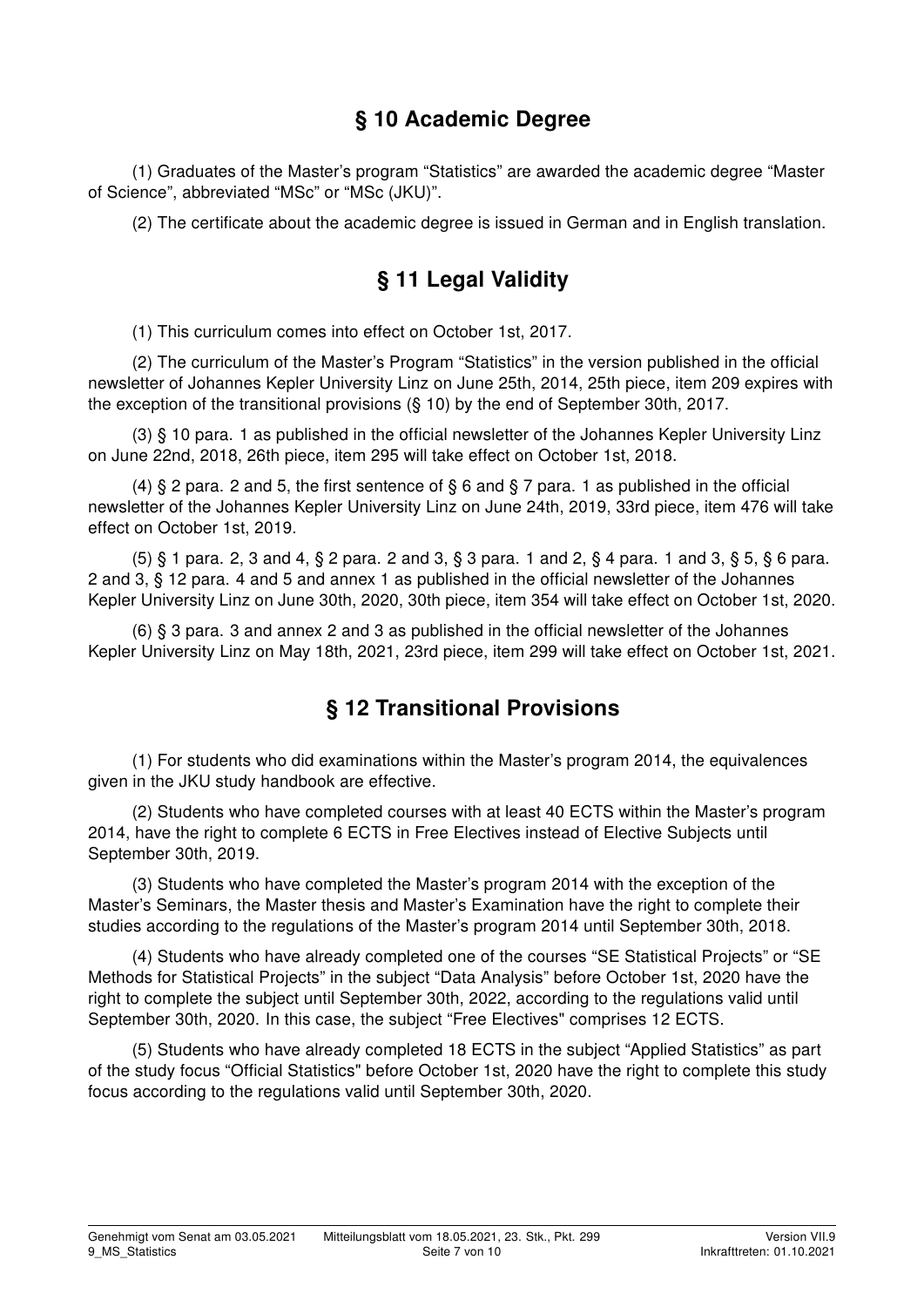| 1 <sup>st</sup> Semester (WS)                                               |             | 2 <sup>nd</sup> Semester (SS)                                            |             | 3rd Semester (WS)                                                      |                | 4 <sup>th</sup> Semester (SS)                         |                |
|-----------------------------------------------------------------------------|-------------|--------------------------------------------------------------------------|-------------|------------------------------------------------------------------------|----------------|-------------------------------------------------------|----------------|
| Subject/Course                                                              | <b>ECTS</b> | Subject/Course                                                           | <b>ECTS</b> | Subject/Course                                                         | <b>ECTS</b>    | Subject/Course                                        | <b>ECTS</b>    |
| <b>Mathematical Statistics</b><br>Probability Theory (VL)                   | 4           | <b>Mathematical Statistics</b><br>Advanced Statistical Inference<br>(VL) | 4           | <b>Statistical Concepts</b><br><b>Computational Statistics</b><br>(KV) | 4              | <b>Elective Subjects</b>                              | 6              |
| <b>Mathematical Statistics</b><br>Probability Theory (UE)                   | 6           | <b>Mathematical Statistics</b><br>Advanced Statistical Inference<br>(UE) | 6           | <b>Statistical Modelling</b><br>Survival Analysis (KV)                 | 4              | <b>Master Thesis Seminar</b><br>Master's Seminar (SE) | $\overline{2}$ |
| <b>Mathematical Statistics</b><br><b>Stochastic Processes</b>               | 4           | <b>Statistical Concepts</b><br>Experimental Design (KV)                  | 4           | <b>Data Analysis</b><br><b>Biostatistics (KV)</b>                      | 4              | <b>Master's Thesis</b>                                | 20             |
| <b>Statistical Modelling</b><br><b>Advanced Regression</b><br>Analysis (KV) | 4           | <b>Statistical Modelling</b><br>Statistical Learning (KV)                | 4           | <b>Elective Subjects</b>                                               | 6              | Master's Exam                                         | 3              |
| <b>Elective Subjects</b>                                                    | 6           | <b>Statistical Concepts</b><br><b>Bayes Statistics (KV)</b>              | 4           | <b>Master Thesis Seminar</b><br>Master's Seminar (SE)                  | $\overline{2}$ |                                                       |                |
|                                                                             |             | <b>Data Analysis</b><br>Statistical Applications (SE)*                   | 6           |                                                                        |                |                                                       |                |
| <b>Soft Skills</b>                                                          | 3           |                                                                          |             |                                                                        |                |                                                       |                |
| <b>Free Electives</b>                                                       | 3           | <b>Free Electives</b>                                                    | 2           | <b>Free Electives</b>                                                  | g              |                                                       |                |
| Σ                                                                           | 30          | Σ                                                                        | 30          | Σ                                                                      | 29             | Σ                                                     | 31             |
|                                                                             |             |                                                                          |             |                                                                        |                | <b>Total</b>                                          | 120            |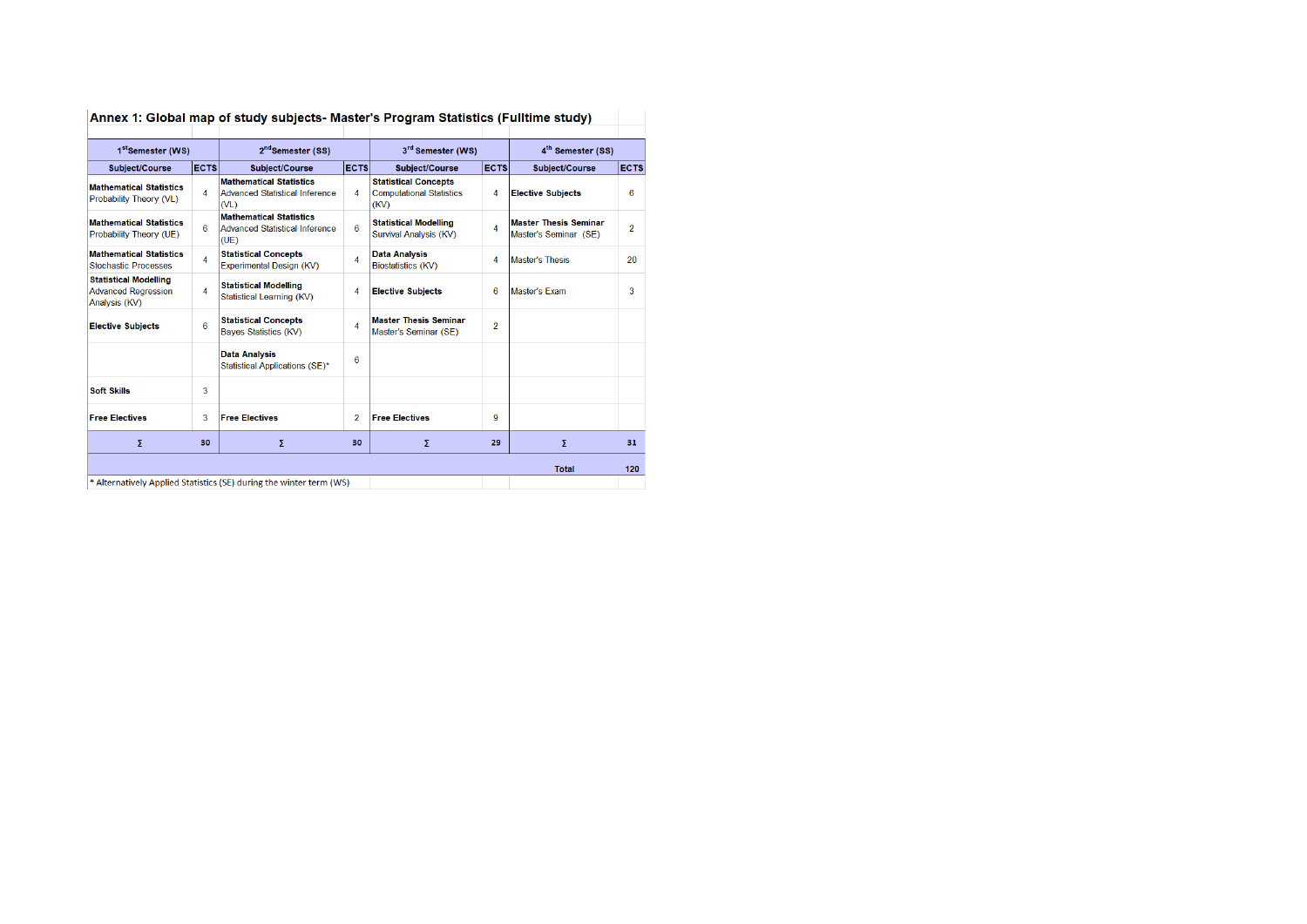|                                                               |                                                                                                                                                                                                                                                                                                                                                                                                                                                                                                                                                                                                                                                                                                                                                                                                                                                                                                                                                                                                                                                                                                                                                                                                                                                                                   | Annex 2: Global map of study subjects- Master's Program Statistics (Part time study) |                               |                       |                               |                               |    |                               |    |                       |             |
|---------------------------------------------------------------|-----------------------------------------------------------------------------------------------------------------------------------------------------------------------------------------------------------------------------------------------------------------------------------------------------------------------------------------------------------------------------------------------------------------------------------------------------------------------------------------------------------------------------------------------------------------------------------------------------------------------------------------------------------------------------------------------------------------------------------------------------------------------------------------------------------------------------------------------------------------------------------------------------------------------------------------------------------------------------------------------------------------------------------------------------------------------------------------------------------------------------------------------------------------------------------------------------------------------------------------------------------------------------------|--------------------------------------------------------------------------------------|-------------------------------|-----------------------|-------------------------------|-------------------------------|----|-------------------------------|----|-----------------------|-------------|
| 1 <sup>st</sup> Semester (WS)                                 |                                                                                                                                                                                                                                                                                                                                                                                                                                                                                                                                                                                                                                                                                                                                                                                                                                                                                                                                                                                                                                                                                                                                                                                                                                                                                   | $2nd$ Semester (SS)                                                                  | 3 <sup>rd</sup> Semester (WS) |                       | 4 <sup>th</sup> Semester (SS) | 5 <sup>th</sup> Semester (WS) |    | 6 <sup>th</sup> Semester (SS) |    |                       |             |
| <b>Subject/Course</b>                                         |                                                                                                                                                                                                                                                                                                                                                                                                                                                                                                                                                                                                                                                                                                                                                                                                                                                                                                                                                                                                                                                                                                                                                                                                                                                                                   | <b>Subject/Course</b>                                                                |                               | <b>Subject/Course</b> |                               | <b>Subject/Course</b>         |    | <b>Subject/Course</b>         |    | <b>Subject/Course</b> | <b>ECTS</b> |
| <b>Mathematical Statistics</b><br>Probability Theory (VL)     | <b>ECTS</b><br><b>ECTS</b><br><b>ECTS</b><br><b>ECTS</b><br><b>ECTS</b><br><b>Mathematical Statistics</b><br><b>Statistical Concepts</b><br><b>Statistical Concepts</b><br><b>Master Thesis Seminar</b><br><b>Data Analysis</b><br>4<br>$\overline{2}$<br>4<br>Advanced Statistical Inference<br>4<br><b>Computational Statistics</b><br>Biostatistics (KV)<br>Bayes Statistics (KV)<br>Master's Seminar (SE)<br>(V <sub>L</sub> )<br>(KV)<br><b>Mathematical Statistics</b><br><b>Data Analysis</b><br><b>Statistical Modelling</b><br>6<br>20<br>6<br><b>Advanced Statistical Inference</b><br><b>Statistical Applications</b><br>6<br>6<br>4<br><b>Elective Subiects</b><br><b>Master's Thesis</b><br>Survival Analysis (KV)<br>$(SE)^*$<br>(UE)<br><b>Statistical Modelling</b><br><b>Master Thesis Seminar</b><br><b>Statistical Concepts</b><br>6<br>$\overline{2}$<br>4<br><b>Advanced Regression</b><br><b>Master's Exam</b><br>3<br><b>Elective Subjects</b><br>4<br>Experimental Design (KV)<br>Master's Seminar (SE)<br>Analysis (KV)<br><b>Statistical Modelling</b><br>6<br><b>Elective Subjects</b><br>$\overline{4}$<br>Statistical Learning (KV)<br>3<br>$\overline{2}$<br>6<br>3<br>3<br><b>Free Electives</b><br><b>Free Electives</b><br><b>Free Electives</b> |                                                                                      |                               |                       |                               |                               |    |                               |    |                       |             |
| <b>Mathematical Statistics</b><br>Probability Theory (UE)     |                                                                                                                                                                                                                                                                                                                                                                                                                                                                                                                                                                                                                                                                                                                                                                                                                                                                                                                                                                                                                                                                                                                                                                                                                                                                                   |                                                                                      |                               |                       |                               |                               |    |                               |    |                       |             |
| <b>Mathematical Statistics</b><br><b>Stochastic Processes</b> |                                                                                                                                                                                                                                                                                                                                                                                                                                                                                                                                                                                                                                                                                                                                                                                                                                                                                                                                                                                                                                                                                                                                                                                                                                                                                   |                                                                                      |                               |                       |                               |                               |    |                               |    |                       |             |
|                                                               |                                                                                                                                                                                                                                                                                                                                                                                                                                                                                                                                                                                                                                                                                                                                                                                                                                                                                                                                                                                                                                                                                                                                                                                                                                                                                   |                                                                                      |                               |                       |                               |                               |    |                               |    |                       |             |
| <b>Soft Skills</b>                                            |                                                                                                                                                                                                                                                                                                                                                                                                                                                                                                                                                                                                                                                                                                                                                                                                                                                                                                                                                                                                                                                                                                                                                                                                                                                                                   |                                                                                      |                               |                       |                               |                               |    |                               |    |                       |             |
| <b>Free Electives</b>                                         |                                                                                                                                                                                                                                                                                                                                                                                                                                                                                                                                                                                                                                                                                                                                                                                                                                                                                                                                                                                                                                                                                                                                                                                                                                                                                   |                                                                                      |                               |                       |                               |                               |    |                               |    |                       |             |
| Σ                                                             | 20                                                                                                                                                                                                                                                                                                                                                                                                                                                                                                                                                                                                                                                                                                                                                                                                                                                                                                                                                                                                                                                                                                                                                                                                                                                                                | Σ                                                                                    | 20                            | Σ                     | 18                            | Σ                             | 22 | Σ                             | 15 | Σ                     | 25          |
|                                                               |                                                                                                                                                                                                                                                                                                                                                                                                                                                                                                                                                                                                                                                                                                                                                                                                                                                                                                                                                                                                                                                                                                                                                                                                                                                                                   |                                                                                      |                               |                       |                               |                               |    |                               |    | <b>Total</b>          | 120         |
|                                                               |                                                                                                                                                                                                                                                                                                                                                                                                                                                                                                                                                                                                                                                                                                                                                                                                                                                                                                                                                                                                                                                                                                                                                                                                                                                                                   | * Alternatively Applied Statistics (SE) during the winter term (WS)                  |                               |                       |                               |                               |    |                               |    |                       |             |